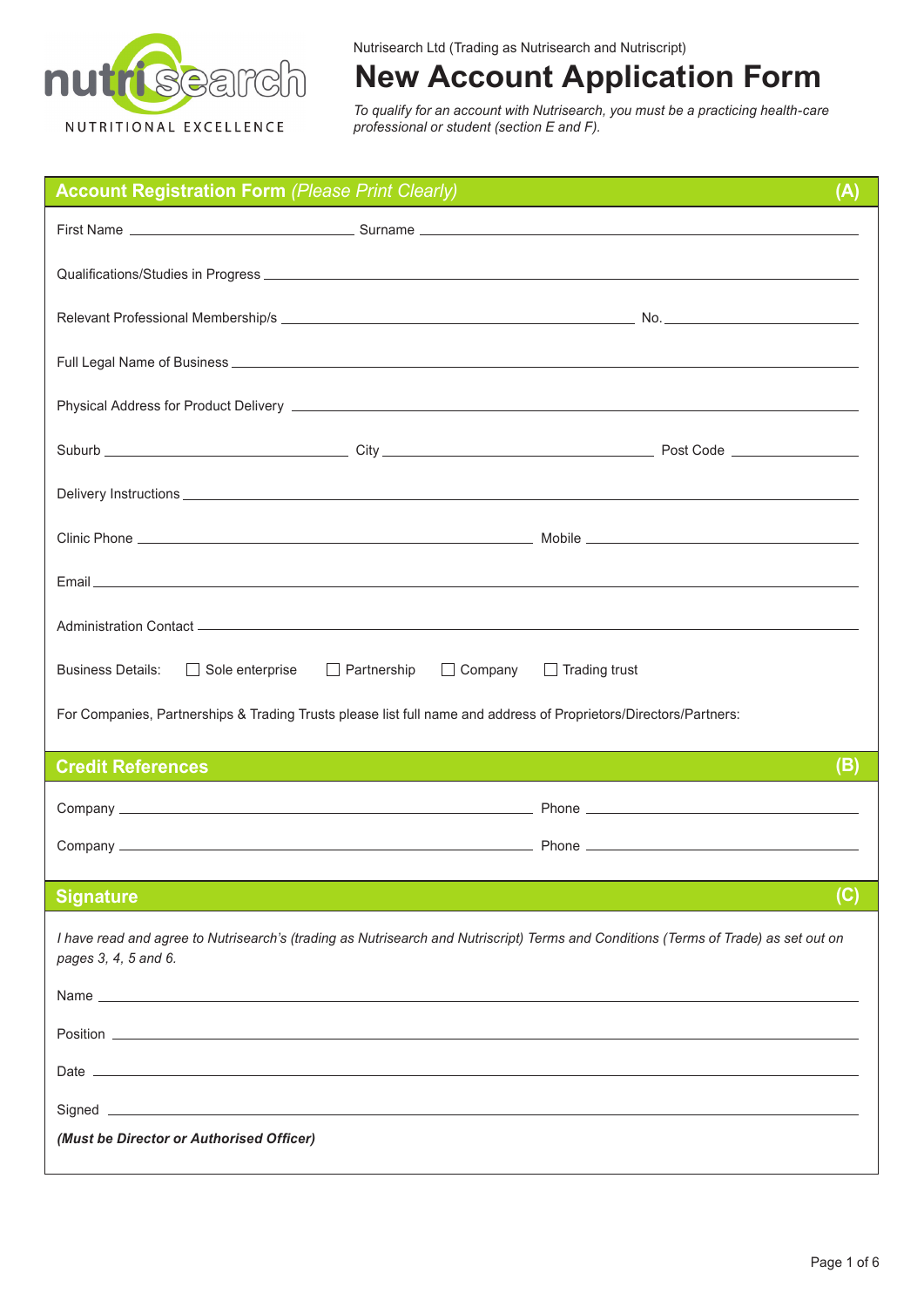| <b>Additional Information</b><br>(D)                                                                                                                                                                                                                                                                                                                                                                                                                                            |  |  |
|---------------------------------------------------------------------------------------------------------------------------------------------------------------------------------------------------------------------------------------------------------------------------------------------------------------------------------------------------------------------------------------------------------------------------------------------------------------------------------|--|--|
|                                                                                                                                                                                                                                                                                                                                                                                                                                                                                 |  |  |
|                                                                                                                                                                                                                                                                                                                                                                                                                                                                                 |  |  |
|                                                                                                                                                                                                                                                                                                                                                                                                                                                                                 |  |  |
|                                                                                                                                                                                                                                                                                                                                                                                                                                                                                 |  |  |
|                                                                                                                                                                                                                                                                                                                                                                                                                                                                                 |  |  |
| (E)<br>Fill in this section E and F if you are a student                                                                                                                                                                                                                                                                                                                                                                                                                        |  |  |
| As a student, you have access to ordering supplements for personal use only. Our products are not to be used to prescribe/treat patients<br>unless under guidance of a tutor in your final year or your qualifications are completed and sent through to us here at Nurtrisearch.                                                                                                                                                                                               |  |  |
| The terms of gaining access as a student to Nutrisearch/NutriScript are as follows. Please tick and sign below if you agree to the terms.                                                                                                                                                                                                                                                                                                                                       |  |  |
| I agree to use this account for personal use only during my first and second year of study.                                                                                                                                                                                                                                                                                                                                                                                     |  |  |
| $\Box$ I understand that I am only able to order supplements for patients under the guidance of my tutors in my third year.                                                                                                                                                                                                                                                                                                                                                     |  |  |
| I understand that I am only able to order testing under the guidance of my tutors in my third year.                                                                                                                                                                                                                                                                                                                                                                             |  |  |
| $\Box$ I understand that I do not have access to patient ordering until I have finished my studies and am fully qualified.                                                                                                                                                                                                                                                                                                                                                      |  |  |
| □ I understand that if I do violate any of the above terms that Nutrisearch Ltd will terminate my Nutrisearch/NutriScript account.                                                                                                                                                                                                                                                                                                                                              |  |  |
| Nutrisearch accepts no liability for any loss, damage or consequence resulting directly or indirectly from the abuse of these terms of use.                                                                                                                                                                                                                                                                                                                                     |  |  |
|                                                                                                                                                                                                                                                                                                                                                                                                                                                                                 |  |  |
|                                                                                                                                                                                                                                                                                                                                                                                                                                                                                 |  |  |
| (F)<br><b>Tutor Details</b>                                                                                                                                                                                                                                                                                                                                                                                                                                                     |  |  |
| Please provide the name and contact details of your Tutor.                                                                                                                                                                                                                                                                                                                                                                                                                      |  |  |
|                                                                                                                                                                                                                                                                                                                                                                                                                                                                                 |  |  |
|                                                                                                                                                                                                                                                                                                                                                                                                                                                                                 |  |  |
|                                                                                                                                                                                                                                                                                                                                                                                                                                                                                 |  |  |
|                                                                                                                                                                                                                                                                                                                                                                                                                                                                                 |  |  |
| (G)<br><b>Ordering</b><br><b>Service Service</b>                                                                                                                                                                                                                                                                                                                                                                                                                                |  |  |
| We accept orders via Nutriscript only<br>. To access Nutriscript please go to: nutriscript.co.nz and login using your Nutriscript login details and password.<br>* For support: Call our Customer Service Department on +64 (6) 8777230 or Freephone 0800 884 433                                                                                                                                                                                                               |  |  |
| Nutriscript is the Industry Leading Practitioner Only Cloud based Platform and includes the following:<br>· Digital Technical Practitioner Only Online Catalogue (over 1100 Nutritional Products and supporting technical product data sheets)<br>• Practitioner Education Hub<br>• Online Wholesale Ordering & Send Direct to Patient Orders<br>. Build a Script, Add Dose Instructions and other Patient Lifestyle Suggestions, then Send the Script Directly to Patients for |  |  |
| Online Payment & Product Fulfilment by Nutrisearch (Never Touch a Physical Product).                                                                                                                                                                                                                                                                                                                                                                                            |  |  |



**Nutrisearch Ltd** PO Box 8177 Havelock North Hawke's Bay 4157 New Zealand

TOLL FREE: 0800 884 433 PHONE: +64 (6) 877 7230 FAX: +64 (6) 877 7240 EMAIL: info@nutrisearch.co.nz www.nutrisearch.co.nz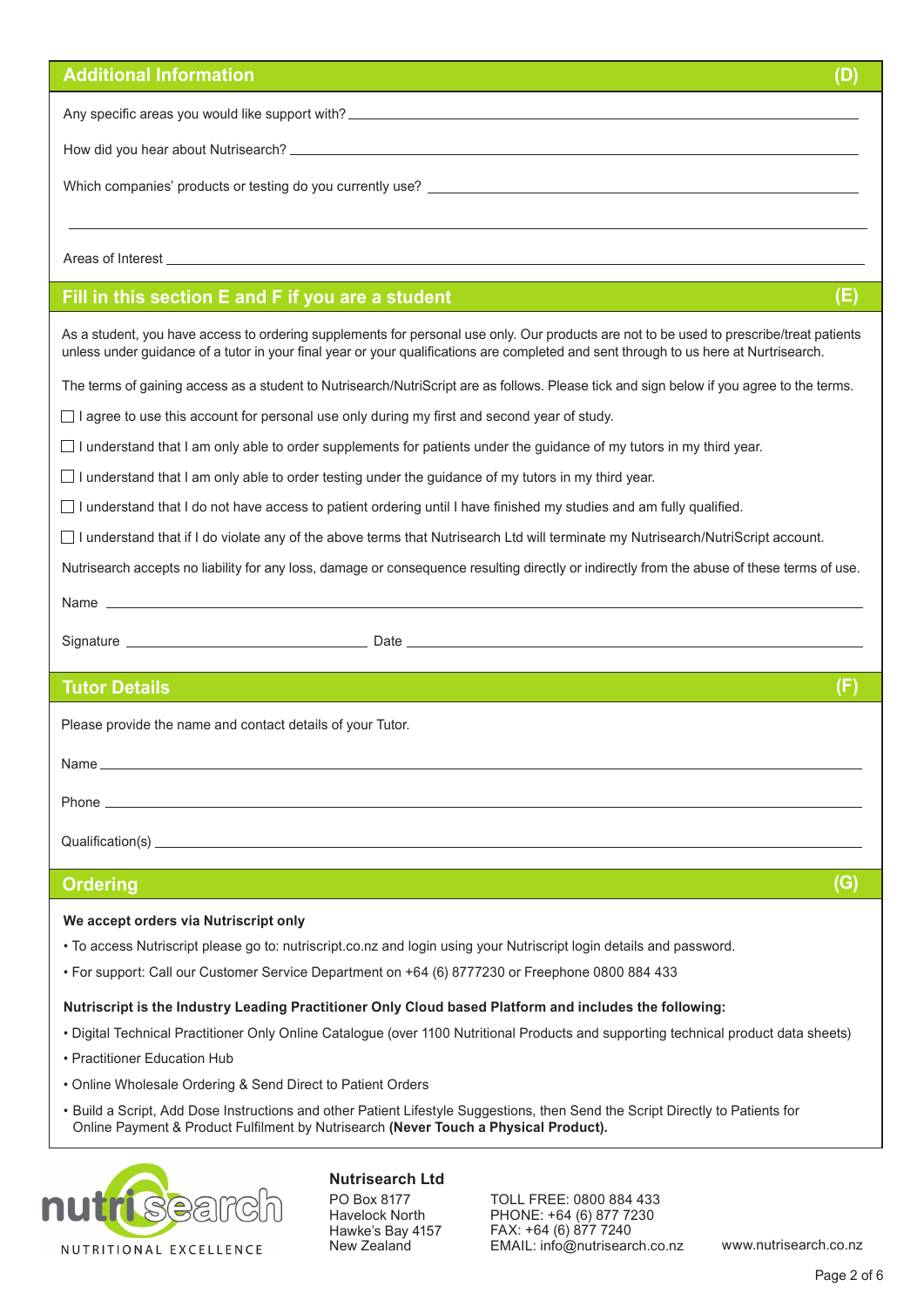# NTEGRA CONDITIONS OF SUPPLY NUTRITIONALS

| Clinic Phone Number:<br>Personal Phone Number:                                                                                                                                                                                                                                                                                                                                                                                                                 |  |  |
|----------------------------------------------------------------------------------------------------------------------------------------------------------------------------------------------------------------------------------------------------------------------------------------------------------------------------------------------------------------------------------------------------------------------------------------------------------------|--|--|
|                                                                                                                                                                                                                                                                                                                                                                                                                                                                |  |  |
| Clinic name and address:                                                                                                                                                                                                                                                                                                                                                                                                                                       |  |  |
| Clinic website:                                                                                                                                                                                                                                                                                                                                                                                                                                                |  |  |
| Email:                                                                                                                                                                                                                                                                                                                                                                                                                                                         |  |  |
| practitioner.<br>Title:<br>First name:<br>Last name:                                                                                                                                                                                                                                                                                                                                                                                                           |  |  |
| In a pharmacy, the Pharmacist agrees to treat I.N. products similarly to S4 medication and only dispense them upon receipt of a prescription from a qualified                                                                                                                                                                                                                                                                                                  |  |  |
| At no time should any I.N. product appear online in a non-password protected area, nor may it be sold in any non-clinical environment.                                                                                                                                                                                                                                                                                                                         |  |  |
| Products in the I.N. range may not be openly displayed to the patient or others in the waiting area (prior to dispensing).                                                                                                                                                                                                                                                                                                                                     |  |  |
| Products in the I.N. range classified 'for clinician dispensing' may be dispensed in smaller and appropriately-labelled containers as per professional guidelines.                                                                                                                                                                                                                                                                                             |  |  |
| In recommending I.N. products, the clinician must issue a written/typed prescription which details the name of the formulation and the dosage. No I.N technical<br>data or promotional materials marked as 'Clinician Only', may be provided/supplied to the patient.<br><b>DISPENSING PRODUCTS IN THE 'I.N.' RANGE:</b>                                                                                                                                       |  |  |
| The clinician must keep detailed dated case notes, including prescription and dosage notations for each patient; changes to prescription and dosage must be<br>recorded at the relevant consultation. Such records must be stored securely and retained according to legal requirements of the relevant jurisdiction.                                                                                                                                          |  |  |
| THE CONSULTATION Eligibility for I.N. supply requires that the clinician conducts a full consultation according to the following criteria:<br>The nature of the consultation, the content, the allocated timeframe and the generation of an appropriate management plan must meet professional standards as<br>required by the relevant professional association. A questionnaire may form part of the consultation process but is not an adequate substitute. |  |  |
| The premises, whether for face-to-face or online consultations must be an enclosed, quiet and private area. A retail outlet staffed by qualified clinicians but without<br>an appropriate consulting area as described above is not eligible for I.N. supply.                                                                                                                                                                                                  |  |  |
| <b>CLINIC PREMISES</b>                                                                                                                                                                                                                                                                                                                                                                                                                                         |  |  |
| OR as an Educator in the health professions, you may purchase the I.N. range on behalf of your institution's training clinic. OR as a pharmacist dispensing on behalf of a<br>clinician who must also be approved to prescribe I.N products. Please contact our office to obtain further information and conditions of purchase.                                                                                                                               |  |  |
| OR if a member of a non-registered health profession, be a current financial member of a professional association representing health professionals practising any<br>of the above disciplines and/or naturopathy and/or herbal medicine. (Nursing and health coaching not accepted)                                                                                                                                                                           |  |  |
| Be a registered health professional able to demonstrate qualifications in nutrition, dietetics, biochemistry, nutrigenomics or equivalent                                                                                                                                                                                                                                                                                                                      |  |  |
| <b>PROFESSIONAL QUALIFICATIONS</b> An applicant requesting I.N. supply must:                                                                                                                                                                                                                                                                                                                                                                                   |  |  |
| PLEASE NOTE THAT THIS APPROVAL IS GRANTED TO INDIVIDUAL CLINICIANS, NOT TO THE PRACTICE.<br>Approval is Non-Transferable: If a clinician leaves a practice, he or she must notify Cell-Logic of the new address.                                                                                                                                                                                                                                               |  |  |
| By ticking and signing this form, you agree to comply with the conditions of supply for the<br><b>INTEGRA NUTRITIONALS product range.</b>                                                                                                                                                                                                                                                                                                                      |  |  |
| Print, sign, scan or select checkboxes and e-sign and email to admin@nutrisearch.co.nz                                                                                                                                                                                                                                                                                                                                                                         |  |  |
| Application to prescribe the 'CLINICIAN ONLY' Range                                                                                                                                                                                                                                                                                                                                                                                                            |  |  |
|                                                                                                                                                                                                                                                                                                                                                                                                                                                                |  |  |

Professional Association: The Contract of the Member Number Number: Expiry: Expiry: Qualifications (Institution in brackets) Preferred Distributor/s name: Date: Date: Date: Date: Date: Date: Date: Date: Date: Date: Date: Date: Date: Date: Date: Date: Date: Date: Date: Date: Date: Date: Date: Date: Date: Date: Date: Date: Date: Date: Date: Date:

I, , whose particulars appear above, accept the Terms & Conditions listed in this

document. I understand that any breach of these Terms & Conditions on my part may result in cessation of supply of the I.N. product range.

Signature:

*Sign with your Adobe e/Signature or print, sign and scan*



(Cell-Logic Representative)

Approved by: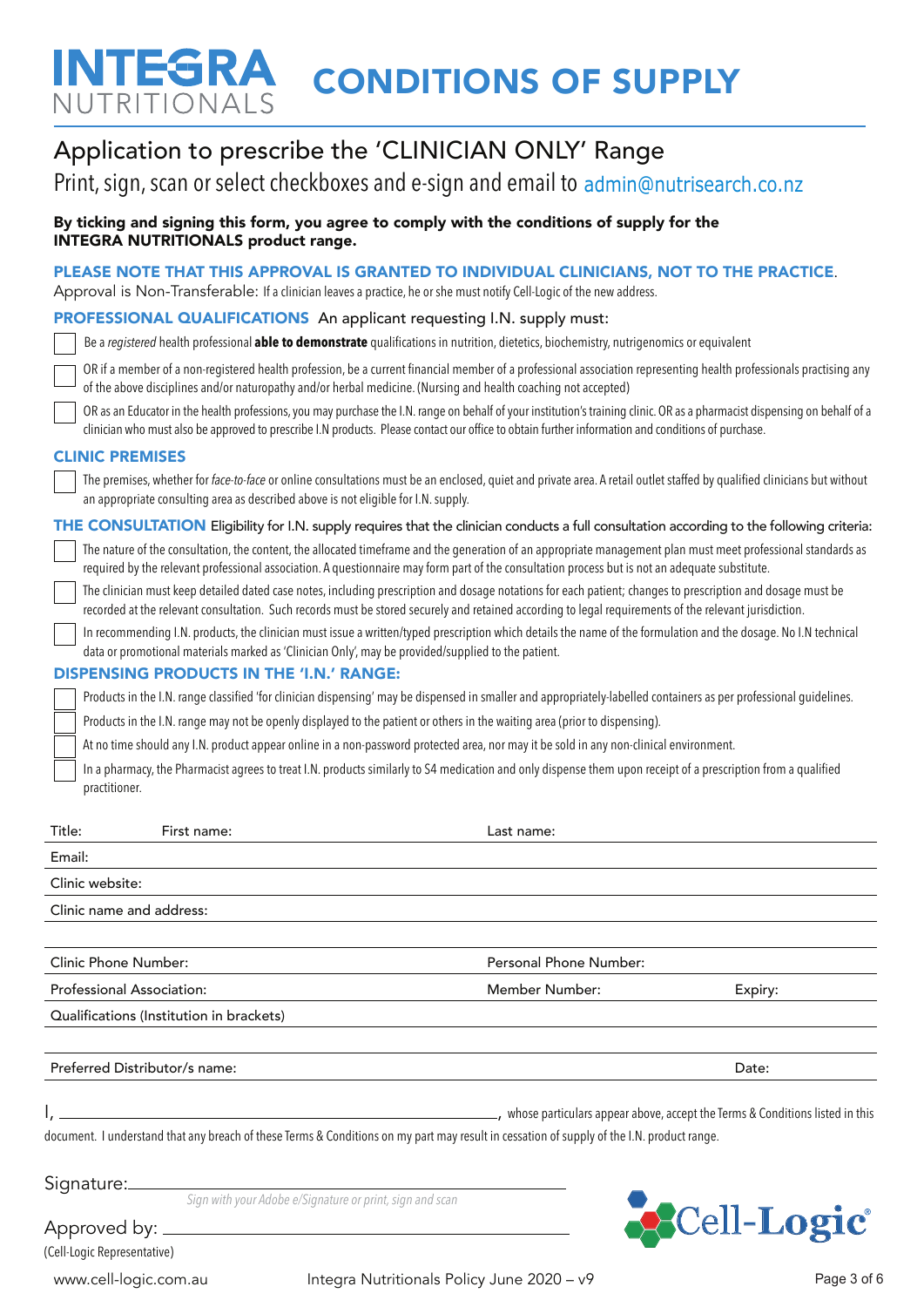# **TERMS OF TRADE – NUTRISEARCH LIMITED (PRACTITIONER ONLY)**

This document sets out the Terms of Trade of Nutrisearch Limited (trading as Nutrisearch and Nutriscript). These Terms apply to every sale made by Nutrisearch Limited ("Nutrisearch") to the Customer, and any variation should be signed on behalf of Nutrisearch. Nutrisearch reserves the right to change these Terms at any time.

### **1. Definitions**

- 1.1. "Customer" means the Practitioner or Practitioner entity Ordering the Products as specified in any invoice, document, or order, and if there is more than one Customer is a reference to each Customer jointly and severally. Such definition expressly excludes the Customer's Patients.
- 1.2. "Customer's Patient" means any person or entity of which the Customer directs Products to be directly supplied or shipped, no matter whether the Customer or the Customer's Patient makes payment.
- 1.3. "Ordering" means the request for Products either by way of a script, Patient Recommendation or online (website or email), written or verbal order.
- 1.4. "Price" means the Price payable for the Products as agreed between the Supplier and the Customer in accordance with clause 4 below.
- 1.5. "Products" means the Supplier's products and services as provided by the Supplier to the Customer including Patient Recommendation and Products and Services provided to the Customer's Patient at the Customer's request from time to time.
- 1.6. "Supplier" and "Nutrisearch" means Nutrisearch Limited and its trading entity Nutriscript and any other online portal services being supplied on or on behalf of Nutrisearch Limited. It includes successors and assigns or any person or entity acting on behalf of and with the authority of Nutrisearch Limited.
- 1.7. "Terms" means this Terms of Trade and any subsequent and/or updated Terms of Trade available on the Suppliers website from time to time.

# **2. Acceptance**

- 2.1. The Customer on Ordering or acceptance of provision of Products has exclusively accepted, and is immediately bound, jointly and severally, by these Terms.
- 2.2. These Terms may only be amended with the Supplier's consent in writing and shall prevail to the extent of any inconsistency with any other document or agreement between the Customer and the Supplier.
- 2.3. Electronic signatures shall be deemed to be accepted provided that the parties have complied with the provisions of Part 4 of the Contract and Commercial Law Act 2017 or any other applicable provisions of that Act or any Regulations referred to in that Act.

### **3. Change in Control**

- 3.1. The Customer must notify the Supplier in writing prior to Ordering any Products:<br>a.
	- of any proposed or actual change of ownership of the Customer, and/or
	- b. any other change in the Customer's contact details or those of the Customer's Patient.
	- The Customer shall be liable for any loss incurred by the Supplier as a result

of the Customer's failure to comply with this clause.

#### **4. Price and Payment**

- 4.1. Subject to clause 4.2, the Price for the Products shall be the Supplier's Price as advertised on the Supplier's website on the date of Ordering by the Customer.
- 4.2. The Supplier reserves the right to change the Price if a variation to the Products is requested.
- 4.3. At the Supplier's sole discretion, a non-refundable deposit and/or full payment may be required to be paid by the Customer prior to the Supplier shipping the Products.
- 4.4. If alternative arrangements are not made for payment, the Price will be payable on the 20th day of the month following the date of any invoice given to the Customer by the Supplier.
- 4.5. Payment may be made by electronic/online banking, credit card (plus a surcharge of three and a half percent (3.5%) of the Price), or by any other method as agreed to between the Customer and the Supplier.
- 4.6. Unless otherwise stated the advertised Price does not include GST and this will be added at the time of purchase.
- 4.7. The Supplier reserves the right to withdraw credit facilities at any time at its sole discretion.
- 4.8. The Supplier reserves the right to refuse to provide Products to any Customers for any reasons at the Supplier's sole discretion.

# **5. Provision of the Products**

- 5.1. The Supplier will provide the Products to the Customer as per the Customer's order.
- 5.2. Any delivery time or date given by the Supplier to the Customer is an estimate only. The Supplier shall not be liable for any loss or damage whatsoever due to failure by the Supplier to provide the Products (or any part of them) promptly or at all, due to circumstances beyond the reasonable control of the Supplier.

#### **6. Supply Policy/Practitioner Disclaimer**

- 6.1. The Supplier has an obligation to adhere to national regulatory requirements for the distribution of specialised healthcare products. The following conditions must be met in order to obtain and maintain a "Practising Health Practitioner" account and have access to "practitioner-only" products and services, as well as any materials pertaining to them (such as technical manuals, product information, access to training seminars and any other associated material.
	- Products must be prescribed to patients by a fully qualified and Practicing Health Practitioner in the context of a private consultation.
	- b. To be recognised as a Qualified Healthcare Practitioner, completion of 'tertiary equivalent' education in an 'ingestible' clinical modality, that includes training in clinical nutrition, from a recognised education institution must be evidenced.
- c. The Supplier's practitioner-only product range should not be displayed in a retail setting.
- d. The Supplier reserves the right to remove Products and refuse future sale when displayed or sold inappropriately.
- e. Qualifications must be approved by the Supplier to qualify as a Practitioner.
- f. Nutrisearch Products are Practitioner only and may be sold online provided the following criteria are met:
	- i. The Product name, Product shot, but not pricing, can be shown publicly, but Product commentary, supplement facts, Product pricing, and suggested use (and any other information) need to be behind a Customer login (a login that is provided to the Customer's Patient only after a consultation).
	- ii. All Products need to be sold in conjunction with at least a mini consultation by a Practitioner or Pharmacist. A form that is viewed and signed off by the Practitioner before the sale is completed is acceptable, as is a verbal or written conversation.
	- iii. It is the Practitioner's responsibility to ask all questions relevant to the Product being sold with regards to Customer and the Customer's Patient safety.

Nutrisearch provides some retail branded Products, these are clearly marked on printed price lists and online portals. These can be sold online without a login being required.

- g. There are separate guidelines for rules around online and store front sales for Integra Nutritional Products. Such policy is available upon request. Integra Nutritional Products shall not be advertised online at all.
- h. Nutrisearch Products are Practitioner only and may be sold in retail stores that have a Practitioner in-store responsible for the sale of Practitioner only Products, provided the following criteria are met:
	- i. Products may be visible, but in an area where they cannot be picked up by the Customer's Patient. For example, behind the counter or in a locked cabinet in front of the counter. Exception can be made for stores that are entirely Practitioner only. For example, herbal dispensaries, naturopath clinics.
	- ii. All Product needs to be sold in conjunction with at least a mini in-store consultation with the Practitioner or Pharmacist, or a longer consultation on a professional setting. This can be verbal. It is the Practitioner's responsibility to ask all questions relevant to the product being sold with regards to the Customer's Patient safety.
	- iii. Brands that are exempt from requiring a consultation are those clearly marked "retail" on the Supplier's printed price lists and online portals.

# **7. Ordering and Dispatch**

- 7.1. All Products can be purchased in any available quantity.
- 7.2. Every reasonable attempt will be made to dispatch orders on the same day, if such order is received prior to 1pm on a working day. Those placed on a nonbusiness day will be dispatched on the following working day.
- 7.3. Orders received damaged in transit must be left intact as found with packaging and reported immediately to the Supplier.
- 7.4. The current freight price lists for NZ and Australia are those advertised. The Customer agrees to these charges by Ordering.

#### **8. Credits and Returns**

- 8.1. No credit will be processed for returned goods unless:
	- a. The goods were supplied in error, incorrectly addressed, or were damaged in transit and immediately reported to the Supplier, and
	- b. A request for credit is lodged within 2 days of receipt of Product, providing invoice reference and date of order, and
	- c. The goods are returned within 7 days.
	- d. Any customer labels must be removed before Products are returned.
	- e. Products arriving at Nutrisearch which are damaged due to improper packing will not be credited.
	- Products must be unopened and tamper-evident device intact otherwise no refund will be given.

# **9. Out of Stock Items**

9.1. The Supplier operates a backorder system. Out of stock items will be backordered and advice given as to expected delivery date. Any backordered items will be forwarded freight-free as soon as they are available.

# **10. Technical Support**

10.1. Technical support relating to any individual Customer's Patient or Practitioner's health status or test result provided via verbal or written form by Nutrisearch or anyone contracted to Nutrisearch is provided as a general guide only, given Nutrisearch does not know all the encompassing information on the health status and health history of the individual. Nutrisearch can only be considered as providing general guidance to Practitioners. Any final nutritional prescription, lifestyle change, diet or exercise regime suggested to Customer's Patients by Customers and Practitioners are the full and final responsibility of the Customer and Nutrisearch does not take responsibility for any liability whatsoever.

#### **11. Pathology Results**

11.1. The Supplier does not operate its own laboratories. It utilises third party laboratories for all its pathology testing. All pathology results are provided to practitioners and/or patients independent of the Supplier. The Supplier shall do everything possible to ensure that the laboratory partners are reliable laboratories, however the Supplier does not accept liability for any particular laboratory result of any prescription based on any result. The Customer agrees that final advice provided to Patients must take the Patient's full medical history into account and not just a pathology result

# **12. Title**

12.1. The Supplier and the Customer agree that the Customer's obligations to the Supplier for ownership of the Products shall not pass until: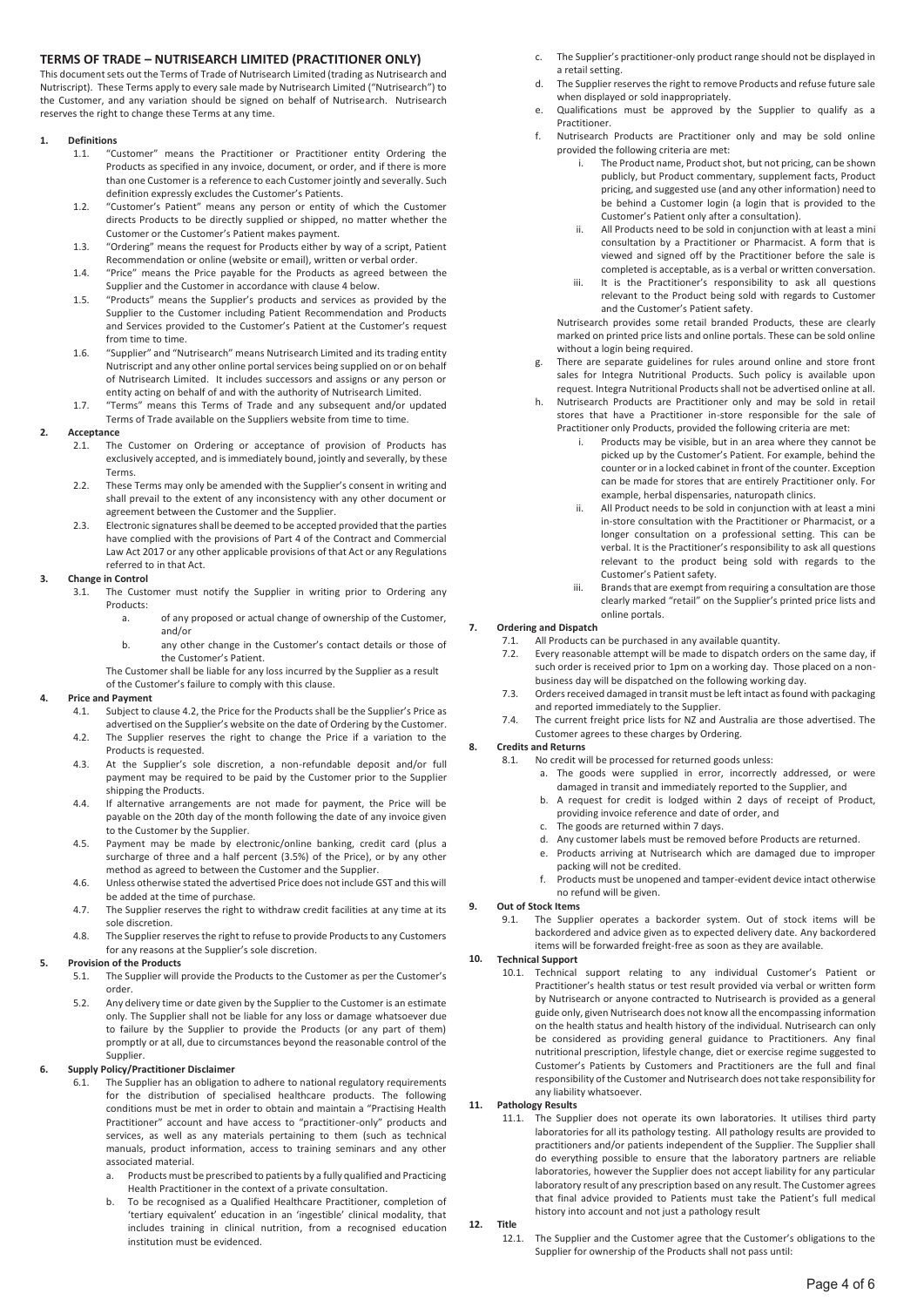- a. the Customer has paid the Supplier all amounts owing to the Supplier; and
- b. the Customer has met all other obligations due by the Customer to the Supplier in respect of all contracts between the Supplier and the Customer.
- 12.2. Receipt by the Supplier of any form of payment other than cash shall not be deemed to be payment until that form of payment has been honoured, cleared, or recognised, and until then, the Supplier's rights and ownership in relation to the Products, and this agreement, shall continue.
- 12.3. It is further agreed that, until ownership of the Products passes to the Customer in accordance with clause 12.1:
	- a. the Customer is only a bailee of the Products and, unless the Products have become fixtures, must return the Products to the Supplier on request.
	- b. the Customer holds the benefit of the Customer's insurance of the Products on trust for the Supplier and must pay to the Supplier the proceeds of any insurance in the event of the Products being lost, damaged, or destroyed. The production of these Terms by the Supplier shall be sufficient evidence of the Supplier's rights to receive the insurance proceeds direct from the insurer without the need for any person dealing with the Customer to make further enquiries.
	- c. the Customer will not sell, dispose, or otherwise part with possession of the Products other than in the ordinary course of business and for market value. If the Customer sells, disposes or parts with possession of the Products then the Customer must hold the proceeds of any such act on trust for the Supplier and must pay or deliver the proceeds to the Supplier on demand.
	- d. the Customer should not convert or process the Products or intermix them with other goods but if the Customer does so then the Customer holds the resulting product on trust for the benefit of the Supplier and must sell, dispose of, or return the resulting product to the Supplier as it so directs.
	- e. the Customer irrevocably authorises the Supplier to enter any premises where the Supplier believes the Products are kept and recover possession of the Products.
	- f. the Supplier may recover possession of any Products in transit after collection by the Customer.
	- g. the Customer shall not charge or grant an encumbrance over the Products nor grant nor otherwise give away any interest in the Products while they remain the property of the Supplier.
	- h. the Supplier may commence proceedings to recover the Price notwithstanding that ownership of the Products has not passed to the Customer.

#### **13. Risk**

- 13.1. If the Supplier retains ownership of the Products under clause 12 then all risk for the Products shall immediately pass to the Customer on either:
	- a. collection by the Customer and the Customer must insure the Products on or before collection, or
	- b. delivery of the Products. Delivery shall be deemed to have taken place immediately at the time that the Customer or the Customer's nominated carrier takes possession of the Products, whichever is the earlier.

#### **14. Customer's Responsibilities**

- 14.1. The Supplier shall be entitled to rely on the accuracy of any specifications and other information provided by the Customer in the ordering of Products. In the event that any of this information provided by the Customer is inaccurate, the Supplier accepts no responsibility for any loss, damages, or costs however resulting from these inaccuracies because the Customer has failed to comply with this clause.
- 14.2. The Customer acknowledges:
	- a. Where the Supplier provides any technical support, test or laboratory results to the Customer and any of the Customer's Patients, either written or verbal, that information is provided as a general guide only. Any technical support given by the Supplier should only be considered as general guidance to the Customer and the Customer's Patients, and any prescription or advice relating to the Supplier's Products provided by the Customer to their patients is the full and final responsibility of the Customer;
	- b. that the Supplier does not operate their own laboratories;
	- c. that the Supplier utilises third party laboratories for all pathology testing to ensure that all pathology results are provided to the Customer totally independently of the Supplier;
	- d. The Supplier does not accept liability for laboratory results, or the supply of any Products based on any laboratory results; and
	- e. The Customer is solely responsible for the advice provided to the Customer's patients based on the relevant medical history and not solely on reliance of any pathology result.
- 14.3. The Customer indemnifies the Supplier from and against all the Supplier's costs and disbursements including legal costs on a Solicitor and own Customer basis incurred in exercising the Supplier's rights under this clause.
- 14.4. The Customer agrees that information provided on the Supplier's website and portals (including e-commerce shops) is often for Practitioners only and should not be shared with patients.
- 14.5. Customer's technical and sales marketing material and electronics newsletters (via MailChimp or similar) are Practitioner only and are to remain for viewing only by qualified Practitioners that hold an active account with Nutrisearch.
- 14.6. Customer and Customer's Patients are responsible for the security of their passwords around accessing and signing into Supplier portals, e-commerce platforms etc.
- 14.7. Special Allergy Disclaimer: There is a lot of technical content contained on the Supplier's website, education portal, e-commerce portals etc, some of this

information potentially includes nutritional and allergy information around nutritional and topical Products. The Supplier endeavours to do its best to ensure the accuracy of this information on their electronic platforms, however the Customer agrees that the information displayed on the final product label that arrives in its physical state is the only actual allergy statement that can be relied upon, and the Customer agrees to ensure that if there are any concerns or risks with any Patient relating to food or topical allergy including anaphylactic shock that the Customer will check with Nutrisearch directly so Nutrisearch can check with the brand owner concerned for any allergen that may be in the Product. The Customer agrees to also inform their Patients of the same.

#### **15. Customer's Disclaimer**

- 15.1. Any advice, recommendation, information, assistance, or service provided by the Supplier in relation to Products provided is given in good faith is based on the Supplier's own knowledge and experience and shall be accepted without liability on the part of the Supplier. It shall be the responsibility of the Customer to confirm the accuracy and reliability of the same based on the intended or actual us of the Products.
- 15.2. Information available from the Nutrisearch website, Agents, or Employees, is given with the best intention, but cannot be relied upon for diagnosis. All Customers accessing information assume full responsibility for its use.
- 15.3. The Customer hereby disclaims any right to rescind or cancel any contract with the Supplier or to sue for damages or to claim restitution arising out of any inadvertent misrepresentation made to the Customer by the Supplier and the Customer acknowledges that the Products are bought relying solely upon the Customer's skill and judgment.

#### **16. Compliance with Laws**

- 16.1. The Supplier has an obligation to adhere to national regulatory requirements for the distribution of the Products. The Customer must adhere to the following conditions in order for the Supplier to supply the Products to the Customer:
	- a. Products must be prescribed to the Customer's patients by a fully qualified and practicing health practitioner in the context of a private consultation;
	- b. The Customer must not display the Supplier's Products in a retail setting unless the Customer strictly adhere to clause 6.1(h) herein;
	- The Supplier reserves the right to remove Products and refuse future supply where Products are displayed or sold inappropriately; and
	- d. The Customer must provide the Supplier with evidence of health practitioner qualifications upon request by the Supplier.
- 16.2. The Supplier does not warrant that it complies with the provisions of all statutes, regulations and bylaws of government, local and other public authorities that may be applicable to the Products. To the extent permitted by statute, no warranty is given by the Supplier as to the quality or suitability of the Products for any purpose and any implied warranty, is expressly excluded. The Supplier shall not be responsible for any loss or damage to the Products, or cause by the Products, or any part thereof however arising.
- 16.3. The Customer shall obtain (at the expense of the Customer) all licenses and approvals that may be required for the Customer's use of the Products.
- 16.4. In the event of a recall of a Product, the Customer agrees to work with the Supplier however possible and wherever possible including to assist in notifying the Customer's Patients of a Product recall and the action and reasons being taken. The Customer indemnifies the Supplier against any claim against the Customer due to a product recall situation and any costs associated with a Product recall. The Customer is to make all efforts to contact the Customer's Patients to recall the Product.

#### **17. Personal Property Securities Act 1999 ("PPSA")**

- 17.1. Upon assenting to these Terms the Customer acknowledges and agrees that these Terms constitute a security agreement for the purposes of the PPSA and creates a security interest in:
	- a. all Products previously provided by the Supplier to the Customer;
	- b. all Products to be provided in the future by the Supplier to the Customer; and
	- c. all the Customer's present and after acquired property being a charge, including anything in respect of which the Customer has at any time a sufficient right, interest, or power to grant a security interest in for the purposes of securing repayment of all monetary obligations of the Customer to the Supplier for Products – that have previously been provided and that will be provided in the future by the Supplier to the Customer.
- 17.2. The Customer undertakes to:
	- sign any further documents and/or provide any further information (such information to be complete, accurate and up to date in all respects) which the Supplier may reasonably require to register a financing statement or financing change statement on the Personal Property Securities Register;
	- indemnify, and upon demand reimburse, the Supplier for all expenses incurred in registering a financing statement or financing change statement on the Personal Property Securities Register or releasing any registration made thereby;
	- c. not register, or permit to be registered, a financing statement or a financing change statement in relation to the registration in favour of third party without the prior written consent of the Supplier
- 17.3. The Supplier and the Customer agree that nothing in sections 114(1)(a), 133 and 134 of the PPSA shall apply to these Terms.
- 17.4. The Customer waives its rights as a debtor under sections 116, 120(2), 121, 125, 126, 127, 129, 131 and 132 of the PPSA.
- 17.5. Unless otherwise agreed to in writing by the Supplier, the Customer waives its right to receive a verification statement in accordance with section 148 of the PPSA.